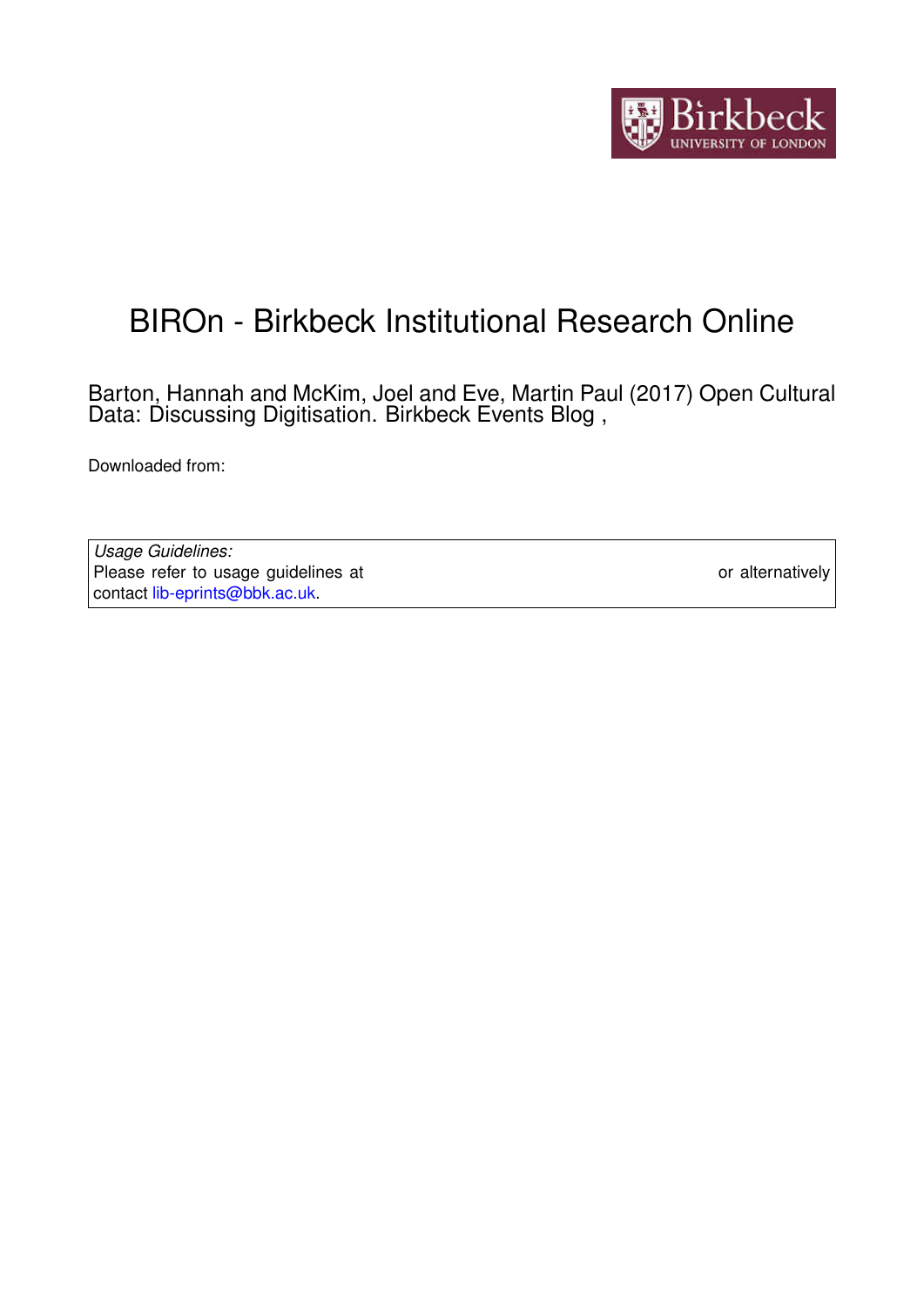# Open Cultural Data: Discussing Digitisation

This post was contributed by symposium organizers PhD candidate Hannah Barton, [Dr Joel](http://www.bbk.ac.uk/culture/staff/teaching-staff/joel-mckim)  [McKim](http://www.bbk.ac.uk/culture/staff/teaching-staff/joel-mckim) and [Professor Martin Eve.](http://www.bbk.ac.uk/english/our-staff/full-time-academic-staff/martin-eve) The Open Cultural Data Symposium took place at Birkbeck on the 25 November 2016 and was co-sponsored by the [Vasari Research Centre](http://www.bbk.ac.uk/arts/research/vasari-research-centre)  [for Art and Technology](http://www.bbk.ac.uk/arts/research/vasari-research-centre) and the [Birkbeck Centre for Technology and Publishing.](http://www.ctp.bbk.ac.uk/)

Birkbeck's recent Open Cultural Data Symposium was an opportunity to reflect upon several decades of major digitisation initiatives within UK cultural institutions. Academics, curators, archivists and IP specialists gathered in the Keynes Library to discuss the successes, ambitions and challenges of recent open access projects in some of the UK's most prominent museums, libraries and broadcast institutions.



The College has digitised the diary of Anna Birkbeck, the wife of George Birkbeck who founded the College

#### **Adoption Beyond Access**

The theme discussed by the first panel of the day was 'Adoption Beyond Access'. Dr Rebecca Sinker (Tate), Dr Mia Ridge (British Library) and researcher and curator Natalie Kane each set out to question what, beyond publication alone, institutions can  $d\rho - \sigma r$  indeed are doing  $-\sigma r$  facilitate the use of their digitally accessible archives, collections and cultural data.

Dr Rebecca Sinker began by delineating the issues of scale and scope faced by institutions wanting to provide digital access to collections and facilitating associated outreach. Rebecca highlighted the importance of institutions committing to comprehensive infrastructural change and sustained investment when undertaking digitisation initiatives to avoid ad-hoc forays into collections access. However, Rebecca noted that resource limitations oftentimes make this an unattainable approach. Further, since it can take significant effort to establish digitisation and publications systems alone, the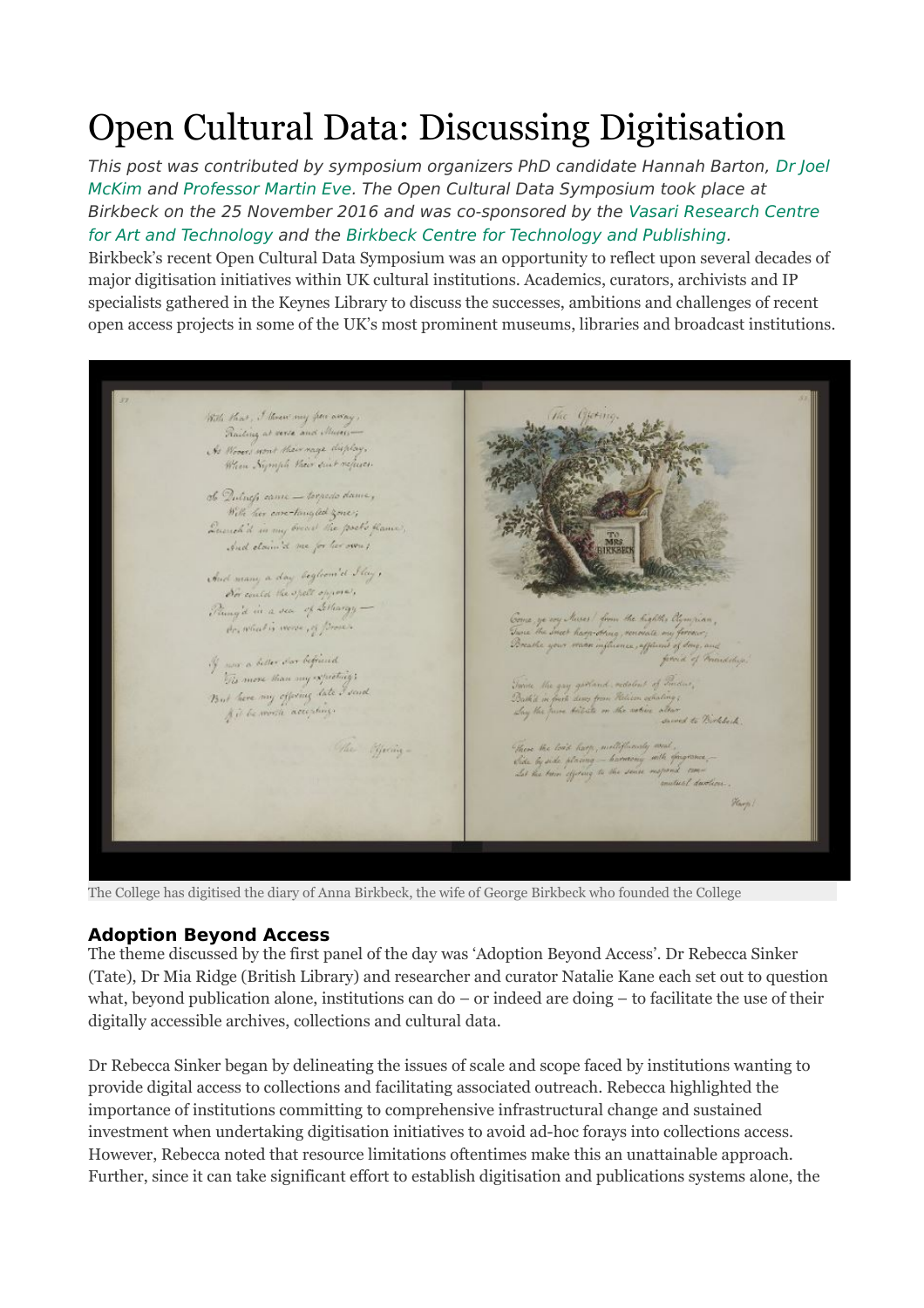importance of facilitating audience engagements with the published collections risks going unrecognised.

Yet the online publication of collections does not guarantee the material will be accessed by widened audiences. Using Tate's Archives & Access project as a case in point, Rebecca demonstrated how offering a range of 'entry points' to digitised collections can support varying levels of participation: from the additional access afforded by large-scale digital publication, to the entrees supported by online learning resources (such as explanatory films and blogs), to the in-person facilitated engagements, which can support audiences with differing levels of familiarity or confidence with cultural collections. Digital affordances allow new and exceptional modes of access, but some audiences may need support as they gain confidence and awareness of cultural collections before they take up that offer. In offering outreach in conjunction with digital access a more comprehensive cultural repositioning of cultural collections may be achieved in the long-term. However, with limited resources in mind, and a growing understanding of the role of outreach in engendering participation, advocacy remains necessary, the message being: publication and outreach in conjunction make for accessible – or rather accessed – open cultural data sets.



Dr Mia Ridge (British Library)

Dr Mia Ridge's presentation followed. Mia suggested that we begin by problematising the notion of cultural data. She asked the room to firstly take into consideration the quality of any data set that may be made open – what errors might it contain? Is it viable as structured open data? – and secondly to take into account the historicity of the set itself and its context of production. Does it contain any degree of cultural bias? Would it impart any degree of cultural bias if it was made open? To elucidate this point Mia references the digitally accessible Proceedings of the Old Bailey, 1674-1913 'A fully searchable edition of the largest body of texts detailing the lives of non-elite people ever published, containing 197,745 criminal trials held at London's central criminal court' – which is an amazing resource – detailed and accessible, but also a necessarily limited one. Exposure to open access data sets poses a risk, insofar as cultural bias may be created by over or under representation in open cultural data collections. The lives of non-criminal Londoners 1674-1913 are not so easily accessed, for instance, which may effect how literature or historical accounts are researched, written and interpreted. Further, individual issues of data set quality have the potential to impact on intra-institutional structured cultural data sets. "Every institution catalogues its archives in very different ways", noted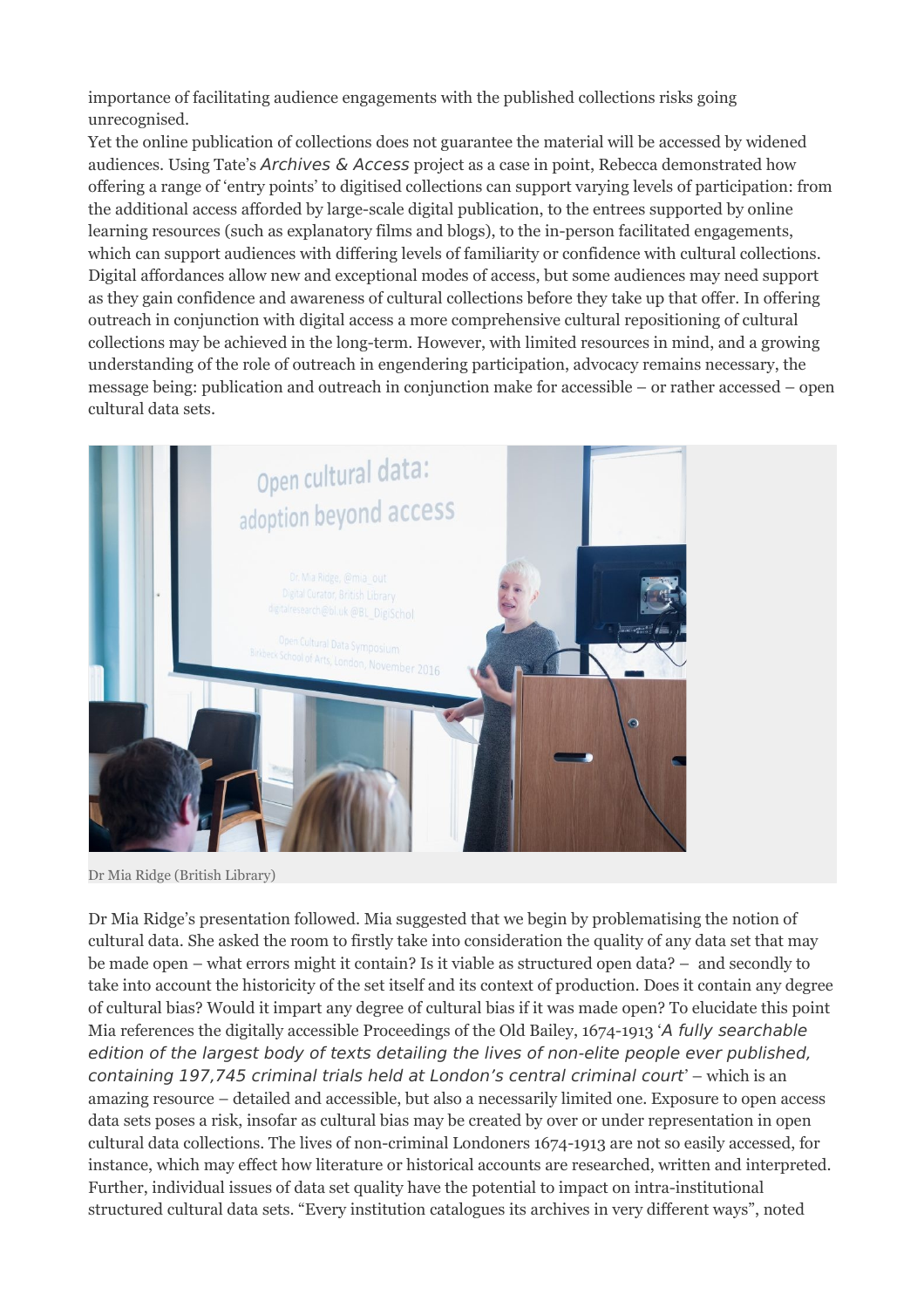Mia, which will inhabit the ability for data sets to be joined up, and stymie the ambitions of those who wish to make horizontal journeys. She suggests that staff involved in open cultural data projects would benefit from increased understanding from scholars and other institutions alike – joined up conversations help to navigating this complex and dynamic topic, and events, such as hackathons and roadshows, can help in this regard as well as break down barriers to participation. Data in all forms, from published to collections to outcomes of practice sharing, flows both ways,

Natalie Kane gave the final presentation of this panel; a fascinating talk that asked the room to challenge the politics of the archive, create parallel narratives, disrupt the space work occupies, interrogate categorisation and explore absence. "What might a postcolonial or feminist search engine look like?", Natalie enquired. Pursuing this line of thinking, she showcased work from a range of artists who have explored this idea: 3D printing is mooted as a form of cultural reconstruction; a bust of Nefertiti is subject to a guerrilla-style digital scan as a challenge to colonial art theft; archival imagery is repurposed in unexpected ways, exploring absence and the tolerances in historical narratives. Natalie draws the audiences' attention to Cécile B. Evans' Agnes, a digital commission produced for the Serpentine Gallery's website. Agnes is a bot in possession of an 'aim-to-please' character that playfully offers website visitors information both direct and tangential in nature. Agnes' contributions can delight, confuse or frustrate and ultimately showcases disruption and frustrated forays into cultural collections. Natalie seizes upon this lack of structural totality as a distinguishing characteristic for anyone person exploring immaterial collections, and expounds the limits, but also the potential, such terms of distinction offer.



## **Legalities and Logistics of Digitisation**

Fred Saunderson (National Library of Scotland), Bernard Horrocks (Tate) and Mahendra Mahey (British Library) The second panel of the day focused on the "legalities and logistics" of implementing and maintaining large scale digitisation projects. Our three presenters, Fred Saunderson (IP Specialist at the National Library of Scotland), Bernard Horrocks (IP Manager at Tate) and Mahendra Mahey (Project Manager at the British Library Labs) outlined some of the pragmatic difficulties that can potentially stand in the way of a project's lofty open access ideals. All three presenters dispelled the optimistic notion that the online environment could somehow alleviate the need for material spaces and physical "leg work" in relation to these projects. Fred Saunderson opened the panel and helped extend our discussion beyond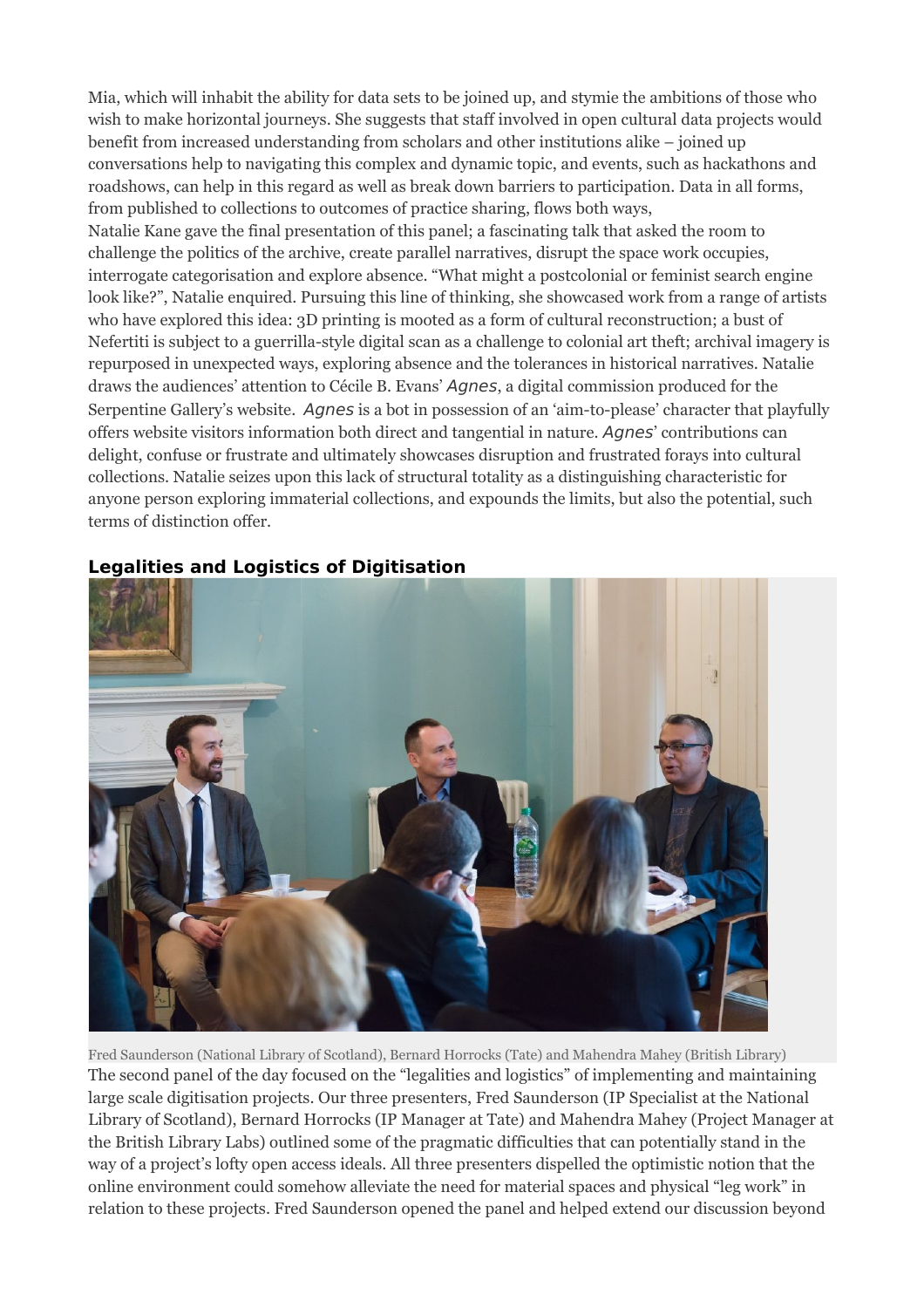the confines of London. He highlighted the efforts made by the National Library to provide access to its collections to users across Scotland, despite being physically centred in Edinburgh. Online resources are not the only answer to this problem, he revealed, as onsite copyright licences can be considerably less restrictive and not all users gravitate to the digital realm. In response to these factors, the library has just opened a new film archive access centre at Kelvin Hall in Glasgow, with dedicated onsite terminals. While the library has currently been focusing on "low-hanging fruit" (material readily available for digitisation under various existing copyright exceptions, such as preservation requirements), Fred noted that there are considerable "scaling up" challenges ahead as the institution is committed to having a third of its collection available in digital form by 2025.

Bernard Horrocks focused on Tate's recent Archives and Access digitisation project funded by the Heritage Lottery and involving approximately 53,000 archival items. While these items are all wholly owned by Tate, their copyright is not – a situation which introduces some considerable IP challenges. The scale of the problem was made clear when Bernard revealed that, despite belonging to 53 distinct collections, the items involved in the project could be traced back to some 1,500 rights holders. The number of human hours and amount of chasing involved in securing these rights (including a flight to Zurich) was clear and rather daunting, yet Bernard highlighted the level of success Tate achieved, with 98% of rights holders agreeing to some form of creative commons licences. Bernard emphasized the mix of due diligence, risk assessment and judicious use of copyright exceptions necessary for a project of this magnitude.

Finally, Mahendra Mahey outlined the impressive number of projects that have been supported by the British Library Labs since its inception. The BL Labs is an initiative funded by the Andrew W. Mellon Foundation and charged with encouraging public use of the library's digital collections and data. The nature of the projects supported by the Labs varies considerably and Mahendra introduced a number of recent competitions, residencies, collaborations and events. Again, the success of these digital initiatives required considerable "real world" leg work, as raising awareness of the BL Labs was dependent on going out and talking to people. Mahendra emphasized the importance of "learning the story of the collection" as the origins and background history of the data in question largely determines the challenges involved in making it open.

### **Ethics and Organisation**

The final panel of the day took a turn towards the ethical and organisational challenges surrounding open cultural data. Initially, we were supposed to be joined by a representative from HEFCE, who was sadly laid up with an illness. In his stead, however, Mia Ridge rejoined the panel, which also consisted of Dr Mark Coté (Lecturer in Digital Cultures, King's College), and Bill Thompson, Head of Partnership Development, Archive Development, at the BBC.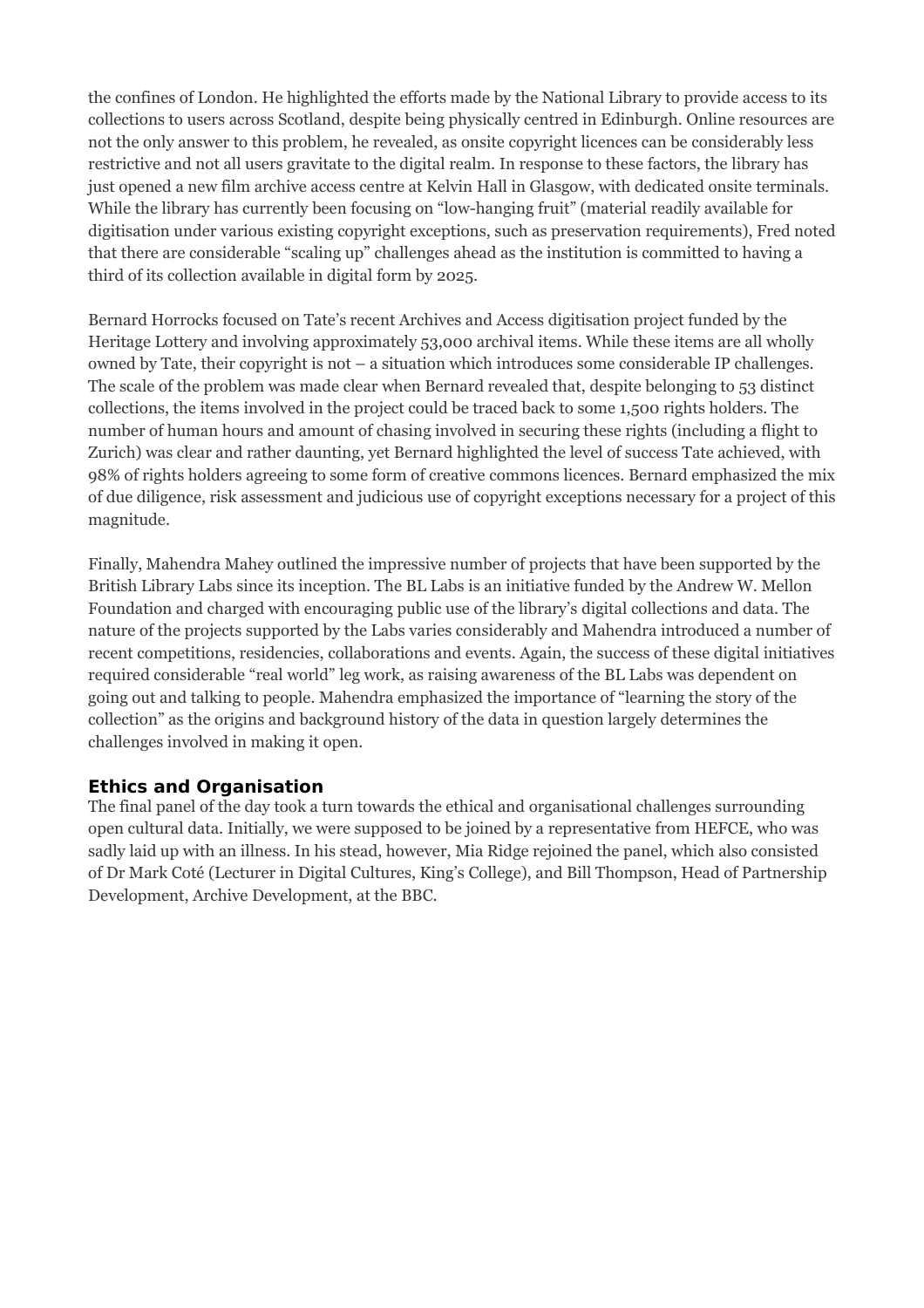![](_page_5_Picture_0.jpeg)

3. Bill Thompson (BBC) and Mark Coté (King's College)

The paper given by Dr Coté was provocative. Arguing that many corporations are already collecting quantified behavioural data about users, he suggested that it was necessary for us to consider the opening of personal data as a site of political struggle. The suggestion seemed to be that because these corporations already act in this way, they remain the only entities who benefit from data analytics, leaving other actors out in the cold. But this suggestion came with many privacy challenges that left me feeling uncomfortable. I also was unclear over what political transformation we might see; do social justice organisations, for example, have the wherewithal and technical expertise to efficiently mobilise such data profiling – and how would it be used anyway?

Bill Thompson followed this with a talk about the institutional difficulties of working within an organisation such as the BBC at this time. Noting that the most recent charter for the organisation specifies little other than "programme making", in contradiction to its founding remit of developing technologies for the public benefit, Bill pointed to the precariousness of his situation, working with the BBC archive; an amazing and diverse body of materials that are of enormous cultural significance. The day closed with discussions evolving into wine but one final point struck me, that Mia brought home. In this final twist on "data produced by humans as cultural data", Mia noted that the temporal distance between recording and exposure is now so limited as to cause problems. In a previous era, if one wrote a personal diary, one would expect this to remain private. Not so of the public documentation of lives on social media, which can affect employment and many other aspects of one's life. Indeed, though, how can we know which elements of our practices might be troublesome? How can we possibly evaluate the transactional benefit against the (only moderately) deferred risk? How does such open cultural data lead to a change in our own behaviours? These are the challenges of open cultural data that arose in the final panel.

More photos of the event are available on [flickr](https://www.flickr.com/photos/birkbeckmediaservices/sets/72157673487313354/).